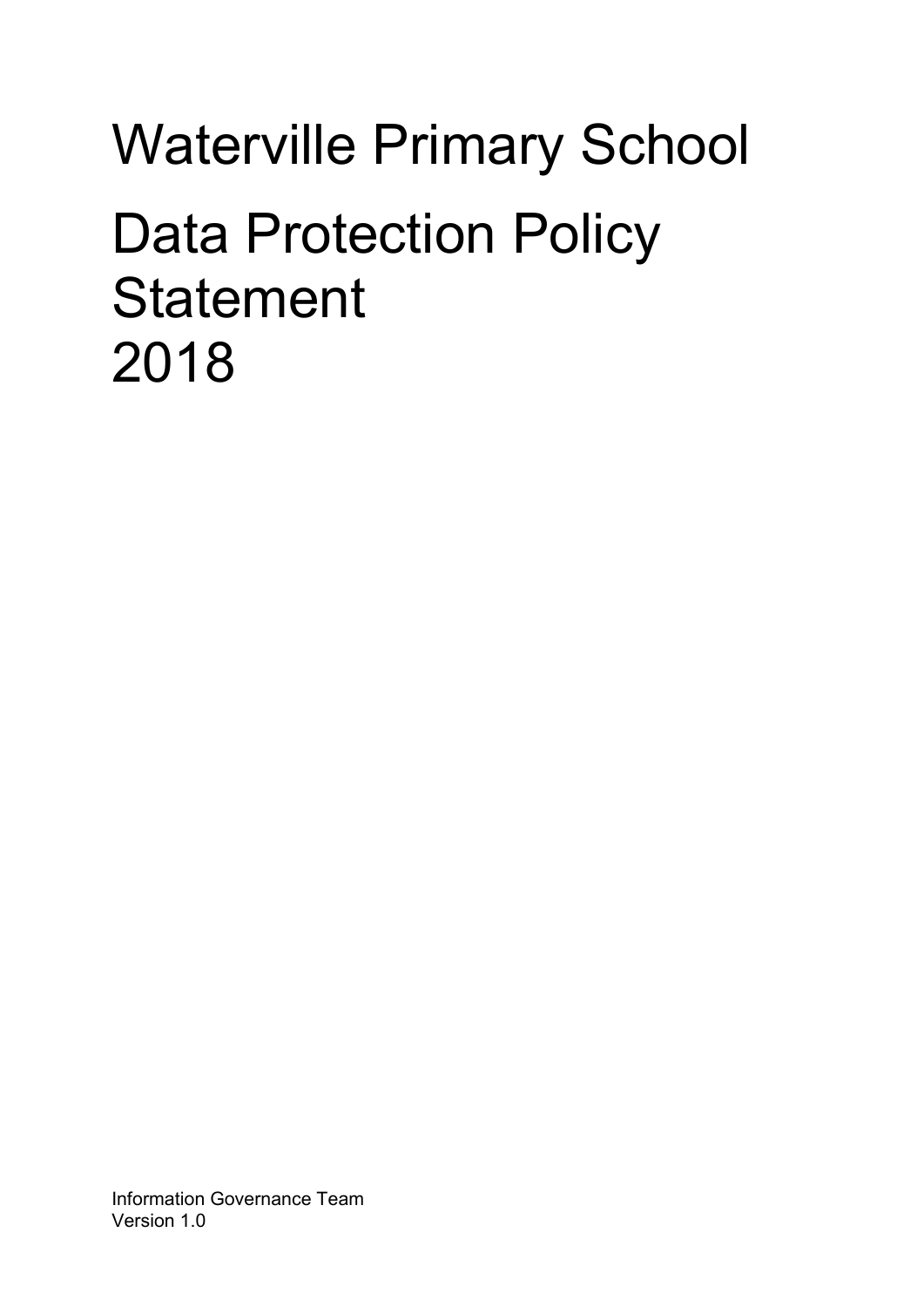#### Data Protection Statement

Waterville Primary School is fully committed to full compliance with the requirements of the General Data Protection Regulation (GDPR). The School will therefore follow procedures which aim to ensure that all our staff, Governors, and contractors who have access to any personal data held by or on behalf of the School are fully aware of and abide by their duties under the GDPR. We also adhere to the guidance issued by the Information Commissioner.

### Policy Statement

We collect and use information about our pupils in order to carry out our functions. This also includes information about current, past and prospective staff, parents and suppliers of services to us. In addition we are required by law to collect and use information in order to comply with statutory requirements. Personal information must be processed appropriately however it is collected, recorded and used and in whatever format it is held.

We regard the handling of personal information as very important to us being able to carry out our day to day business and essential to maintaining confidence. We therefore fully adhere to the Principles of the GDPR.

How we handle personal and sensitive data

We will ensure that appropriate controls and measures are in place to monitor and review data so:

- It is secure and protected
- It is used in efficient and effective ways to improve the education of our pupils
- Only necessary data is collected
- It is only collected for the purpose as described at the time of collection
- Information is accurate
- Information is not kept for longer than is necessary
- Data which is no longer needed is securely destroyed
- Information is not transferred abroad without suitable safeguards
- There is general information for pupils and parents and staff of their rights to access information
- The rights of pupils, parents and staff about whom information is held can be fully exercised under the General Data Protection Regulations.

We will also ensure appropriate technical and organisational security measures to safeguard information (including unauthorised or unlawful processing and accidental loss or damage of data) are in place.

#### Individual rights

Under Data Protection Legislation individuals have the right to:

Information Governance Team Version 1.0